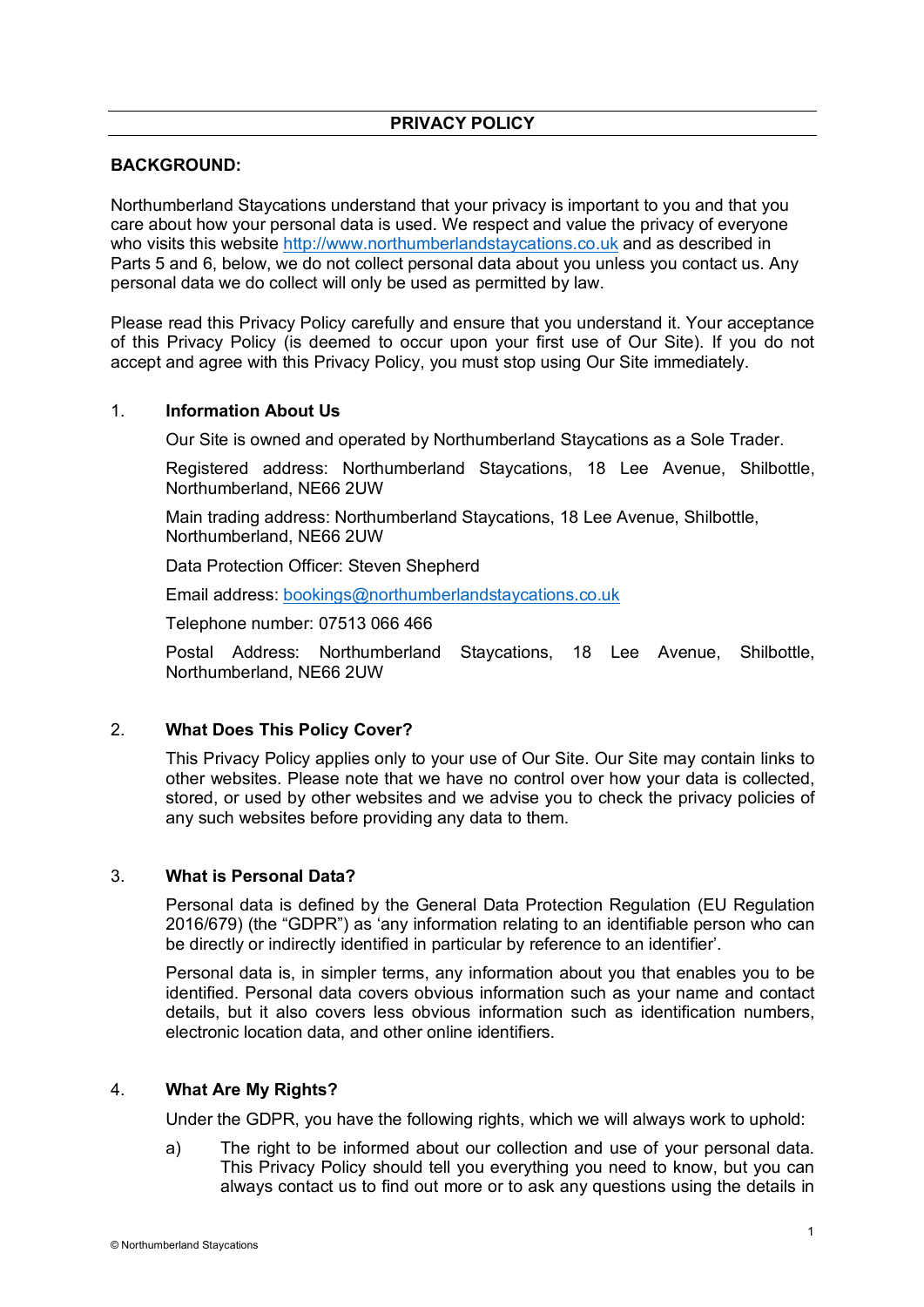Part 10.

- b) The right to access the personal data we hold about you. Part 9 will tell you how to do this.
- c) The right to have your personal data rectified if any of your personal data held by us is inaccurate or incomplete. Please contact us using the details in Part 10 to find out more.
- d) The right to be forgotten, i.e. the right to ask us to delete or otherwise dispose of any of your personal data that we have. Please contact us using the details in Part 10 to find out more.
- e) The right to restrict (i.e. prevent) the processing of your personal data.
- f) The right to object to us using your personal data for a particular purpose or purposes.
- g) The right to data portability. This means that, if you have provided personal data to us directly, we are using it with your consent or for the performance of a contract, and that data is processed using automated means, you can ask us for a copy of that personal data to re-use with another service or business in many cases.
- h) Rights relating to automated decision-making and profiling. We do not use your personal data in this way.

For more information about our use of your personal data or exercising your rights as outlined above, please contact us using the details provided in Part 10.

Further information about your rights can also be obtained from the Information Commissioner's Office or your local Citizens Advice Bureau.

If you have any cause for complaint about our use of your personal data, you have the right to lodge a complaint with the Information Commissioner's Office.

## 5. **What Personal Data Do You Collect?**

Subject to the following, we do not collect any personal data from you. We do not place cookies on your computer or device, nor do we use any other means of data collection.

If you send us an email, we may collect your name, your email address, and any other information which you choose to give us.

#### 6. **How Do You Use My Personal Data?**

If we do collect any personal data, it will be processed and stored securely, for no longer than is necessary in light of the reason(s) for which it was first collected. We will comply with our obligations and safeguard your rights under the GDPR at all times. For more details on security see Part 7, below.

As stated above, we do not generally collect any personal data. If you contact us and we obtain your personal details from your email, we may use them to respond to your email.

Any and all emails containing your personal data will be deleted no later than 1 month after the subject matter of your email has been resolved.

You have the right to withdraw your consent to us using your personal data at any time, and to request that we delete it.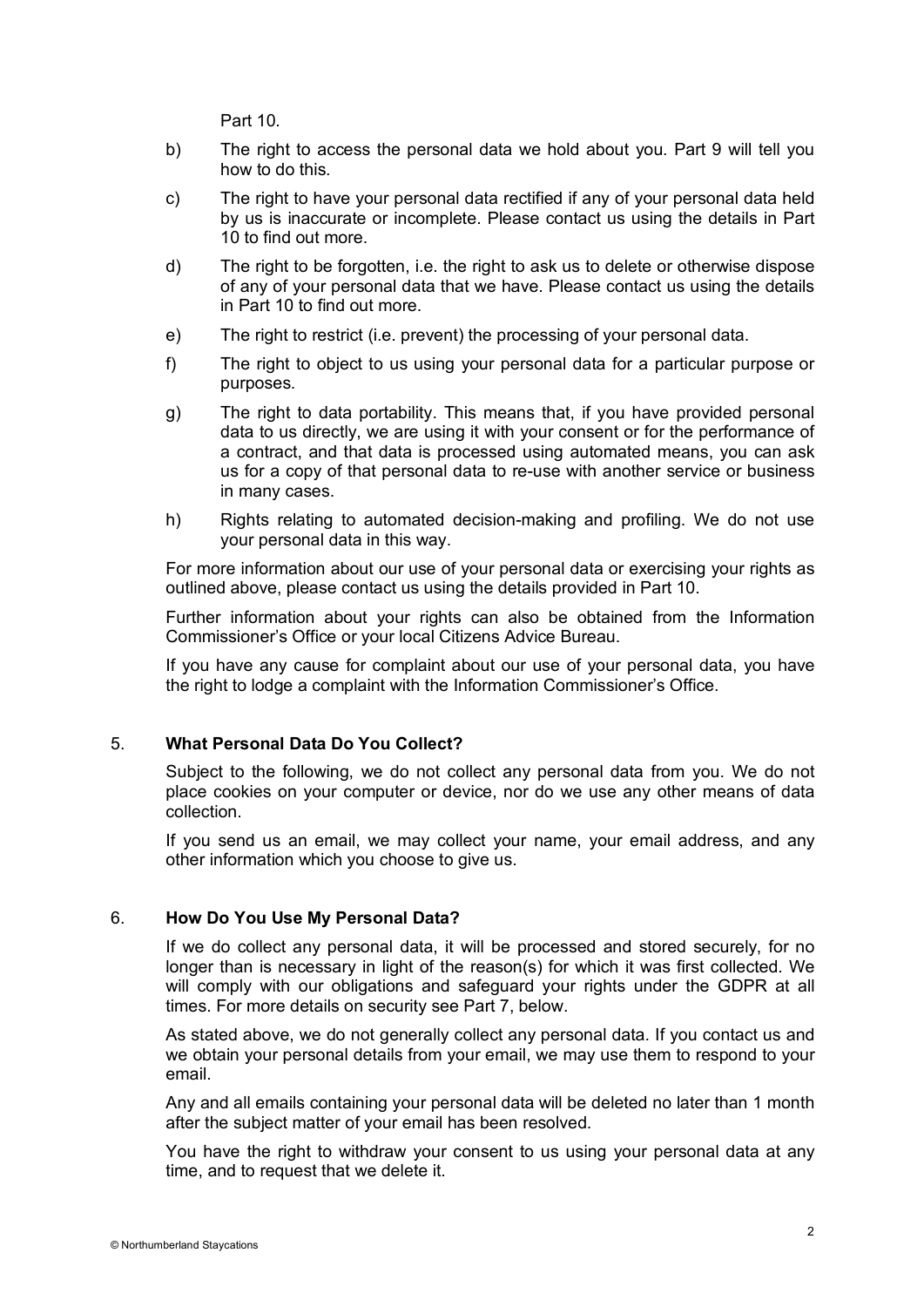We will not share any of your data with any third parties for any purposes (other than storage on an email server).

### 7. **How and Where Do You Store My Data?**

We will only store your personal data in the UK. This means that it will be fully protected under the GDPR.

### 8. **Do You Share My Personal Data?**

We will not share any of your personal data with any third parties for any purposes, subject to one important exception.

In some limited circumstances, we may be legally required to share certain personal data, which might include yours, if we are involved in legal proceedings or complying with legal obligations, a court order, or the instructions of a government authority.

### 9. **How Can I Access My Personal Data?**

If you want to know what personal data we have about you, you can ask us for details of that personal data and for a copy of it (where any such personal data is held). This is known as a "subject access request".

All subject access requests should be made in writing and sent to the email or postal addresses shown in Part 10. To make this as easy as possible for you, a Subject Access Request Form is available for you to use. You do not have to use this form, but it is the easiest way to tell us everything we need to know to respond to your request as quickly as possible.

There is not normally any charge for a subject access request. If your request is 'manifestly unfounded or excessive' (for example, if you make repetitive requests) a fee may be charged to cover our administrative costs in responding.

We will respond to your subject access request within 1 month and, in any case, not more than one month of receiving it. Normally, we aim to provide a complete response, including a copy of your personal data within that time. In some cases, however, particularly if your request is more complex, more time may be required up to a maximum of three months from the date we receive your request. You will be kept fully informed of our progress.

## 10. **How Do I Contact You?**

To contact us about anything to do with your personal data and data protection, including to make a subject access request, please use the following details (for the attention of AB Valeting)

Email address: bookings@northumberlandstaycations.co.uk

Telephone number: 07513 066 466

Postal Address: Northumberland Staycations, 18 Lee Avenue, Shilbottle, Northumberland, NE66 2UW

## 11. **Changes to this Privacy Policy**

We may change this Privacy Notice from time to time. This may be necessary, for